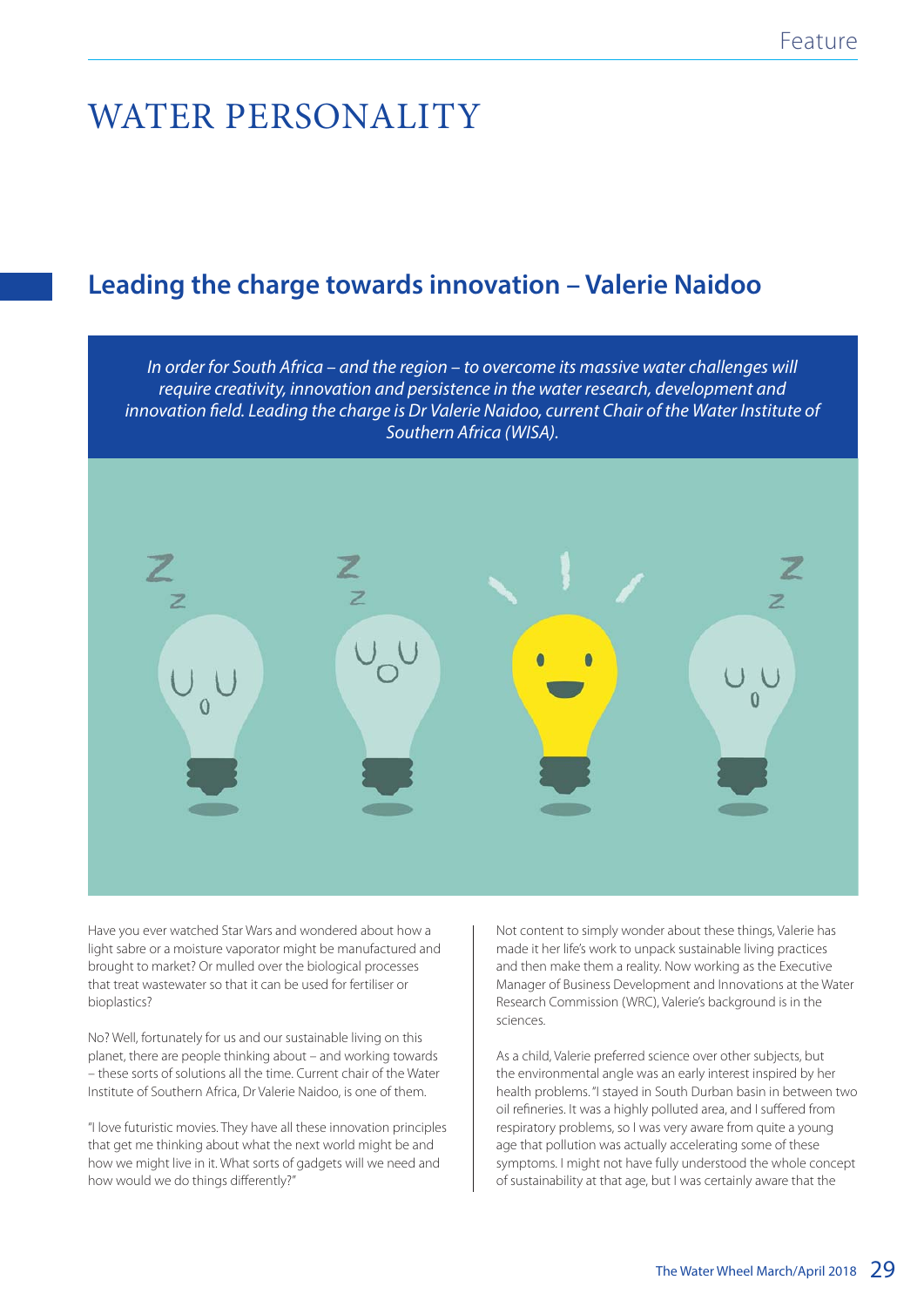unchecked use of resources can lead to negative impact."

And what her early education in science revealed to her was how systems need to be balanced and in equilibrium. "You get some sense that the environment is really important – and that we are part of the environment. The more I read about it, the more I started to understand the environment around me and the value of our role in protecting it."

## **RESEARCH CAREER**

Driven by her curiosity in the sciences, a love for reading, and her solutions-seeking nature, Valerie's studies veered towards deep research in microbiology and chemical engineering, finally seeing her complete her Masters and then her PHD in water treatment systems. At the urging of her professor at the University of KwaZulu-Natal (UKZN), Valerie took up a two-year PhD data collection position at the Paris research unit of French water company Suez-Lyonnaise-des-Eaux.

The opportunity gave her exposure to a completely different environment – and a significant realisation: "Quite clearly when you go there, you think 'First World' and 'developed' and they obviously have better facilities and funding. But you start to understand that South Africa, especially at that stage, was quite well ahead on the biological nutrients process and had contributed substantially to scientific literature in that area. It was less a case of being taught by the French who were doing the teaching and more a case of collaboration."

After finishing up in France, Valerie joined the Pollution Research Group as UKZN as a project coordinator before moving into the private sector with Unilever as the Research and Development Manager in the Africa, Middle East and Turkey regions.

"For me this was an interesting step away from research and analytical spaces of life. This was a deliberate decision. I looked at the academic environment and, to some extent, found it very slow, with limited opportunities to change quickly. After all, that's just the nature of the way these organisations are structured. But I thought I'd spend some time in the private sector to see where I fit in."



During this time, Valerie's management skills got a boost. "I got Research Commission Symposium in 2017.WISA Chair, Dr Valerie Naidoo, in action at the Water

into a very good management training programme at Unilever. Different management skills are important even if you're purely specialising. You're always going to have to manage something whether it is budgets, research programmes or teams. So getting an understanding of business principles and how to manage and understand finance to some extent is the useful addition to growing a knowledge base and it all comes together in the end.'

And where it all came together for her was with her appointment to the WRC.

#### **RESEARCH AND INNOVATION**

Valerie's first six years at the organisation was in research. "But as someone who's always looking for solutions, I needed to do more than just research. Innovations provide solutions to challenges so if you really want to solve something you have to take on innovation."

"We need to consider marketable products that can either then be used by the public sector or the private sector, from households to communities and governments. But there are some big gaps in this process and considerations that are very different from the pure private sector."

In 2013, the WRC was restructured for just this purpose. "There are areas we're playing in now where we are learning as we are doing. We're asking: "How do you take this research and make it impactful?" We're looking at the different mechanisms and models and new ways of partnering. It's exciting because I suppose to some extent it's new and risky and you have to think on your feet."

According to Valerie, the water sector needs to push the envelope in terms of the way it looks at innovations and economic growth, industrialisation and business development, while spanning both the public and private sectors. "'There are a lot of unknowns here, and this is the part where the curiosity in the excitement in trying to find those solutions is interesting to me from an innovation point of view."

### **INSIGHT INTO THE PUBLIC v PRIVATE CONVERSATION**

Anyone in the innovation space will know that although ideas may be many, taking those ideas through a development process and then to market is a whole other ball game. "In our case, we need to consider marketable products that can either then be used by the public sector or the private sector, from households to communities and governments. But there are some big gaps in this process and considerations that are very different from the pure private sector."